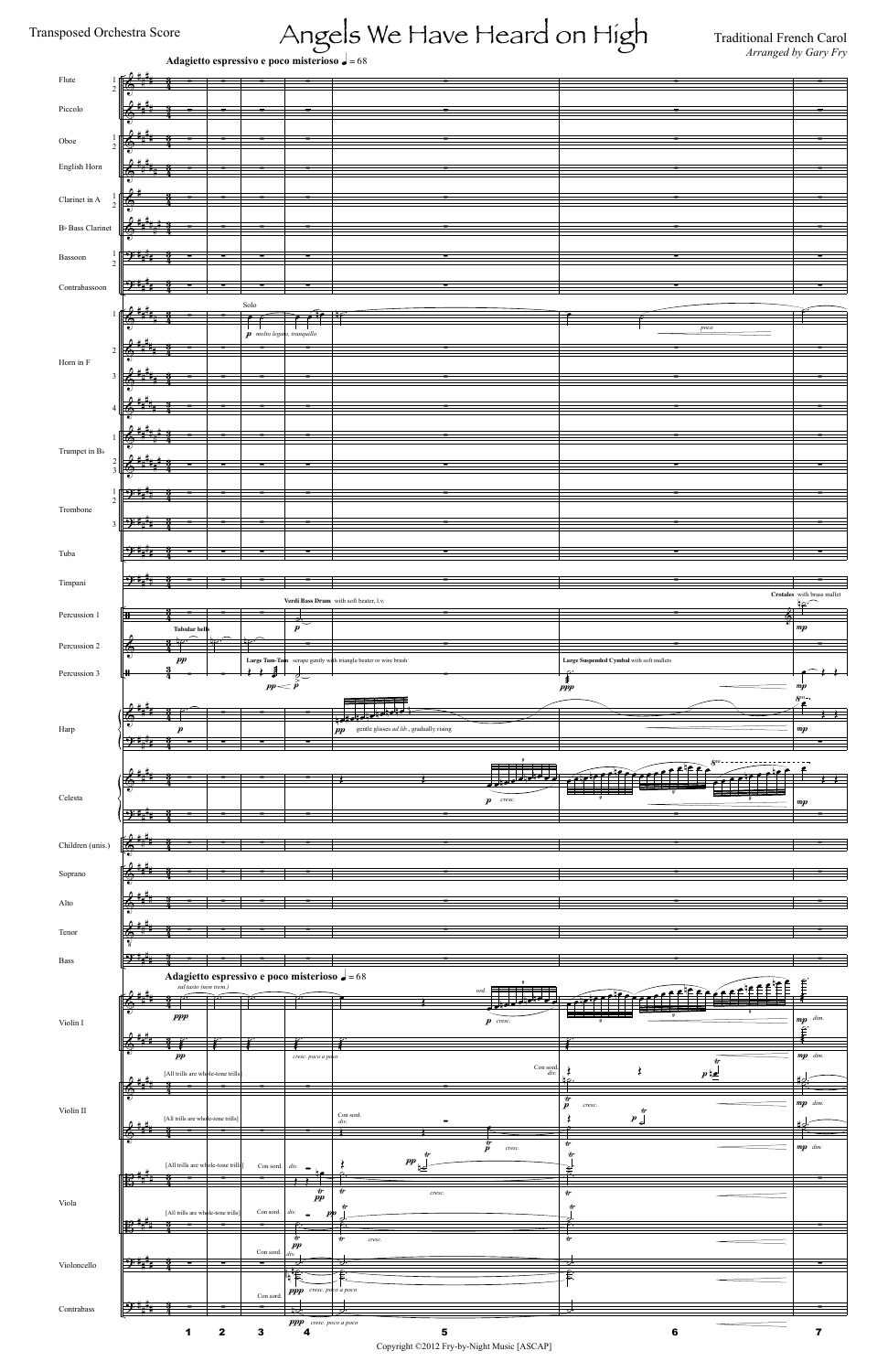Angels We Have Heard on High - Transposed Orchestra Score - page 2

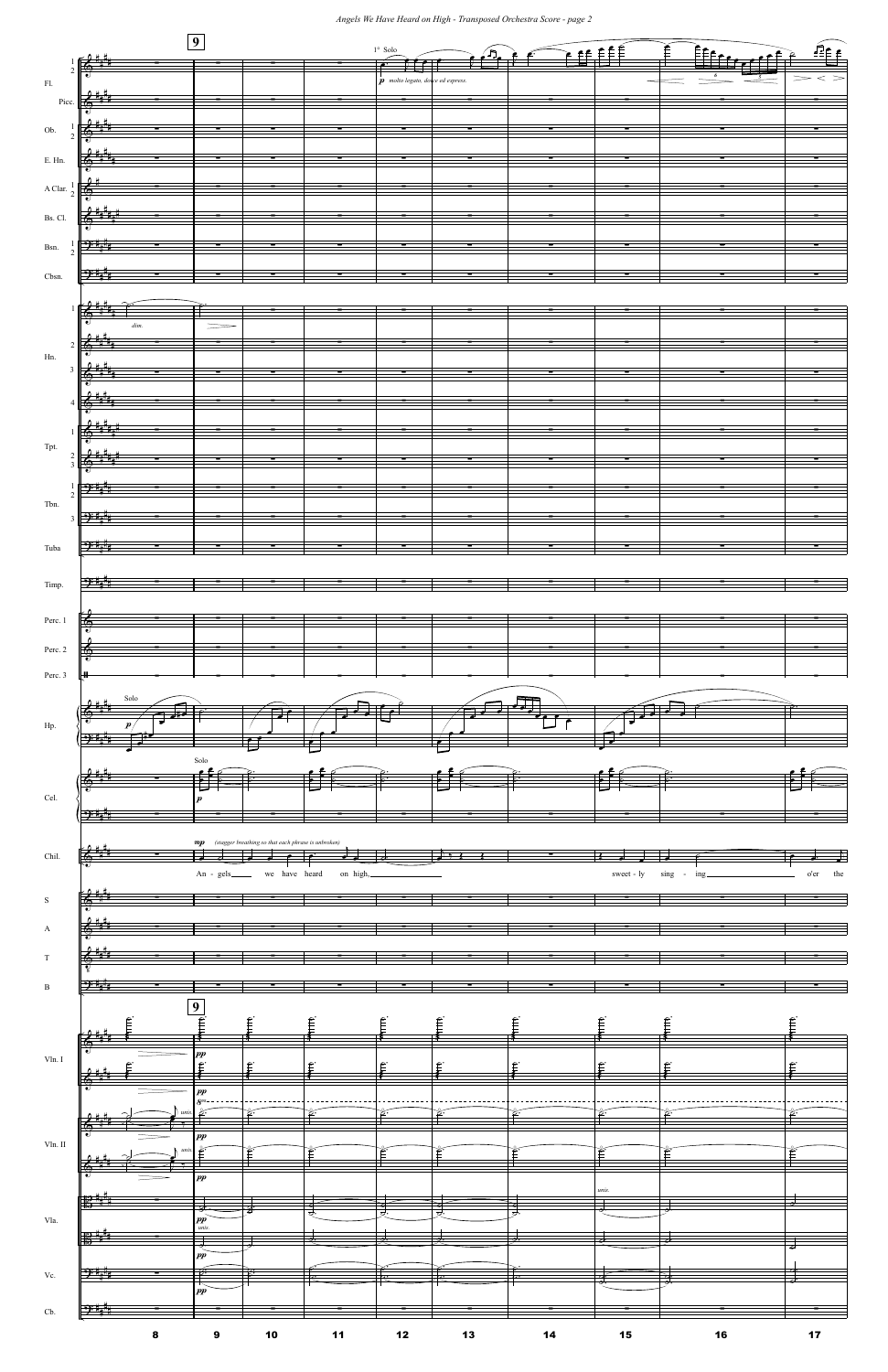Angels We Have Heard on High - Transposed Orchestra Score - page 3

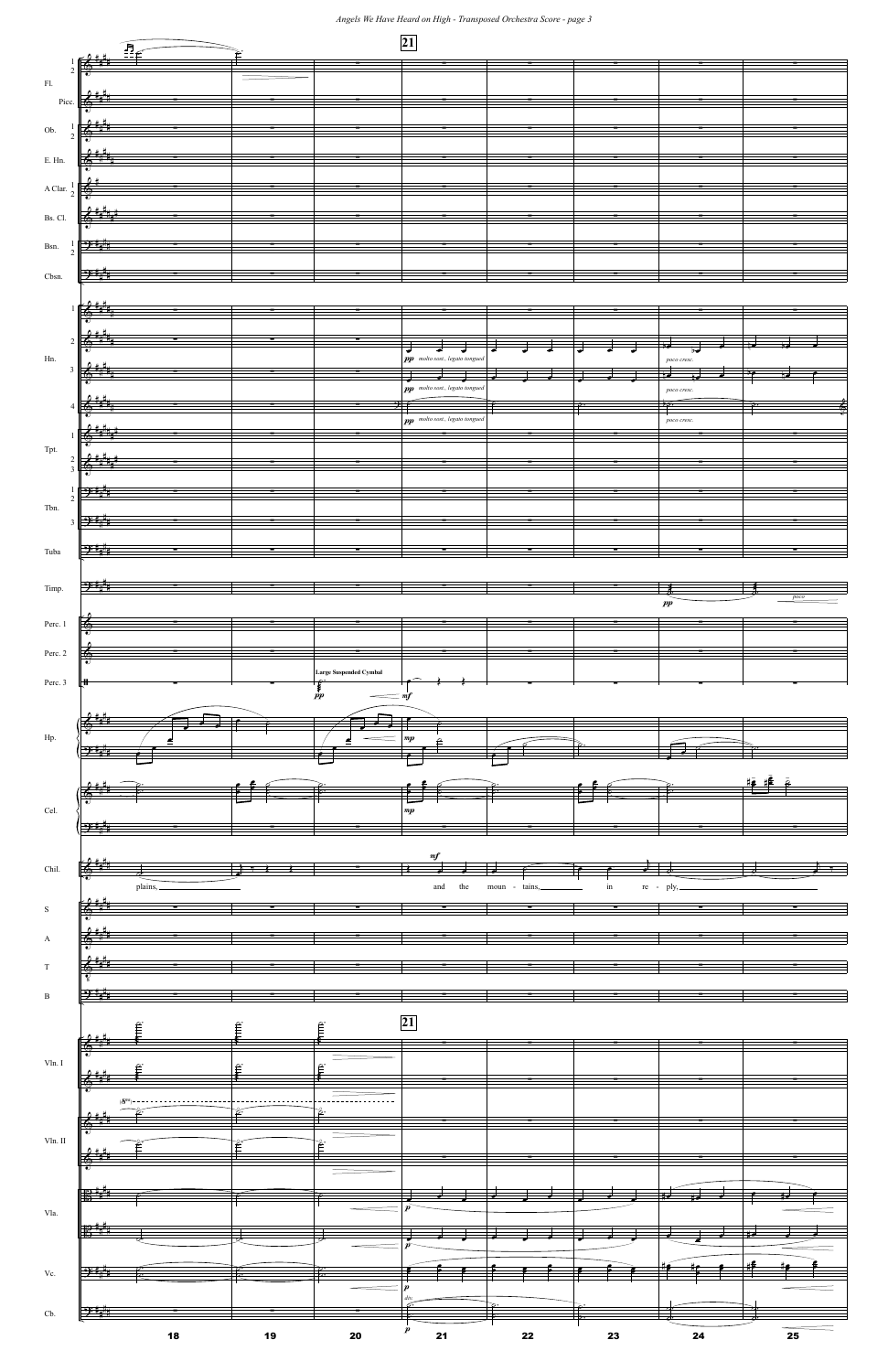|                                  | $\frac{1}{2}$ $\frac{2}{2}$ $\frac{4}{2}$ |                 |    |                                                                                                                                                                                                                                                                                                                                                                                                |       |     |                 |  |  |
|----------------------------------|-------------------------------------------|-----------------|----|------------------------------------------------------------------------------------------------------------------------------------------------------------------------------------------------------------------------------------------------------------------------------------------------------------------------------------------------------------------------------------------------|-------|-----|-----------------|--|--|
|                                  |                                           |                 |    |                                                                                                                                                                                                                                                                                                                                                                                                |       |     |                 |  |  |
| F1.                              | Pice.                                     |                 |    |                                                                                                                                                                                                                                                                                                                                                                                                |       |     |                 |  |  |
|                                  |                                           |                 |    |                                                                                                                                                                                                                                                                                                                                                                                                |       |     |                 |  |  |
|                                  |                                           |                 |    |                                                                                                                                                                                                                                                                                                                                                                                                |       |     |                 |  |  |
|                                  |                                           |                 |    | Ob. $\frac{1}{2}$ $\frac{2}{3}$ $\frac{4}{3}$ $\frac{4}{3}$ $\frac{4}{3}$ $\frac{4}{3}$ $\frac{4}{3}$ $\frac{4}{3}$ $\frac{4}{3}$ $\frac{4}{3}$ $\frac{4}{3}$ $\frac{4}{3}$ $\frac{4}{3}$ $\frac{4}{3}$ $\frac{4}{3}$ $\frac{4}{3}$ $\frac{4}{3}$ $\frac{4}{3}$ $\frac{4}{3}$                                                                                                                  |       |     |                 |  |  |
|                                  |                                           |                 |    |                                                                                                                                                                                                                                                                                                                                                                                                |       |     |                 |  |  |
|                                  |                                           |                 | mp |                                                                                                                                                                                                                                                                                                                                                                                                |       |     |                 |  |  |
|                                  |                                           |                 |    |                                                                                                                                                                                                                                                                                                                                                                                                |       |     |                 |  |  |
|                                  |                                           |                 |    | E. Hn. $\frac{2}{3} + \frac{1}{3} + \frac{1}{3} + \frac{1}{3} + \frac{1}{3} + \frac{1}{3} + \frac{1}{3} + \frac{1}{3} + \frac{1}{3} + \frac{1}{3} + \frac{1}{3} + \frac{1}{3} + \frac{1}{3} + \frac{1}{3} + \frac{1}{3} + \frac{1}{3} + \frac{1}{3} + \frac{1}{3} + \frac{1}{3} + \frac{1}{3} + \frac{1}{3} + \frac{1}{3} + \frac{1}{3} + \frac{1}{3} + \frac{1}{3} + \frac{1}{3} + \frac{1}{$ |       |     |                 |  |  |
|                                  |                                           |                 |    |                                                                                                                                                                                                                                                                                                                                                                                                |       |     |                 |  |  |
|                                  |                                           |                 |    | A Clar. $\frac{1}{2}$ $\frac{2}{3}$ $\frac{4}{3}$                                                                                                                                                                                                                                                                                                                                              |       |     |                 |  |  |
|                                  |                                           |                 |    |                                                                                                                                                                                                                                                                                                                                                                                                |       |     |                 |  |  |
|                                  |                                           |                 |    |                                                                                                                                                                                                                                                                                                                                                                                                |       |     |                 |  |  |
|                                  |                                           |                 |    | Bs. Cl. $\frac{2}{\sqrt{6}} + \frac{1}{2} + \frac{1}{2} + \frac{1}{2} + \frac{1}{2} + \frac{1}{2} + \frac{1}{2} + \frac{1}{2} + \frac{1}{2} + \frac{1}{2} + \frac{1}{2} + \frac{1}{2} + \frac{1}{2} + \frac{1}{2} + \frac{1}{2} + \frac{1}{2} + \frac{1}{2} + \frac{1}{2} + \frac{1}{2} + \frac{1}{2} + \frac{1}{2} + \frac{1}{2} + \frac{1}{2} + \frac{1}{2} + \frac{1}{2} + \frac{1}{2} + \$ |       |     |                 |  |  |
|                                  |                                           |                 |    |                                                                                                                                                                                                                                                                                                                                                                                                |       |     |                 |  |  |
| Bsn. $\frac{1}{2}$ $\frac{1}{2}$ |                                           |                 |    |                                                                                                                                                                                                                                                                                                                                                                                                |       |     |                 |  |  |
|                                  |                                           |                 |    |                                                                                                                                                                                                                                                                                                                                                                                                |       |     |                 |  |  |
|                                  | $\mathbb{P}$                              |                 |    |                                                                                                                                                                                                                                                                                                                                                                                                |       |     |                 |  |  |
| Cbsn.                            |                                           |                 |    |                                                                                                                                                                                                                                                                                                                                                                                                |       |     |                 |  |  |
|                                  |                                           |                 |    |                                                                                                                                                                                                                                                                                                                                                                                                |       |     |                 |  |  |
|                                  |                                           |                 |    |                                                                                                                                                                                                                                                                                                                                                                                                |       |     |                 |  |  |
|                                  | $\frac{1}{2}$                             |                 |    |                                                                                                                                                                                                                                                                                                                                                                                                |       |     |                 |  |  |
|                                  |                                           |                 |    |                                                                                                                                                                                                                                                                                                                                                                                                |       |     |                 |  |  |
|                                  |                                           |                 |    |                                                                                                                                                                                                                                                                                                                                                                                                |       |     |                 |  |  |
|                                  |                                           |                 |    |                                                                                                                                                                                                                                                                                                                                                                                                |       |     |                 |  |  |
| Hn.                              |                                           |                 |    |                                                                                                                                                                                                                                                                                                                                                                                                |       |     |                 |  |  |
|                                  |                                           |                 |    |                                                                                                                                                                                                                                                                                                                                                                                                |       |     |                 |  |  |
|                                  |                                           |                 |    | $\frac{1}{\sqrt{\frac{1}{n}+\frac{1}{n}+\frac{1}{n}+\cdots+\frac{1}{n}}}\frac{1}{p}$                                                                                                                                                                                                                                                                                                           |       |     |                 |  |  |
|                                  |                                           |                 |    |                                                                                                                                                                                                                                                                                                                                                                                                |       |     |                 |  |  |
|                                  | $4\sqrt{\frac{2\frac{11}{10}}{2}}$        |                 |    |                                                                                                                                                                                                                                                                                                                                                                                                |       |     |                 |  |  |
|                                  |                                           |                 |    | $\frac{1}{2}$                                                                                                                                                                                                                                                                                                                                                                                  |       |     |                 |  |  |
|                                  |                                           |                 |    |                                                                                                                                                                                                                                                                                                                                                                                                |       |     |                 |  |  |
|                                  |                                           |                 |    |                                                                                                                                                                                                                                                                                                                                                                                                |       |     |                 |  |  |
|                                  |                                           |                 |    |                                                                                                                                                                                                                                                                                                                                                                                                |       |     |                 |  |  |
| Tpt.                             |                                           |                 |    |                                                                                                                                                                                                                                                                                                                                                                                                |       |     |                 |  |  |
|                                  | $\frac{2}{3}$ $\frac{2}{3}$ $\frac{4}{3}$ |                 |    |                                                                                                                                                                                                                                                                                                                                                                                                |       |     |                 |  |  |
|                                  |                                           |                 |    |                                                                                                                                                                                                                                                                                                                                                                                                |       |     |                 |  |  |
|                                  |                                           |                 |    |                                                                                                                                                                                                                                                                                                                                                                                                |       |     |                 |  |  |
|                                  |                                           |                 |    |                                                                                                                                                                                                                                                                                                                                                                                                |       |     |                 |  |  |
| Tbn.                             |                                           |                 |    |                                                                                                                                                                                                                                                                                                                                                                                                |       |     |                 |  |  |
|                                  | $3 \mathbb{E}$                            |                 |    |                                                                                                                                                                                                                                                                                                                                                                                                |       |     |                 |  |  |
|                                  |                                           |                 |    |                                                                                                                                                                                                                                                                                                                                                                                                |       |     |                 |  |  |
| Tuba                             |                                           |                 |    |                                                                                                                                                                                                                                                                                                                                                                                                |       |     |                 |  |  |
|                                  |                                           |                 |    |                                                                                                                                                                                                                                                                                                                                                                                                |       |     |                 |  |  |
|                                  |                                           |                 |    |                                                                                                                                                                                                                                                                                                                                                                                                |       |     |                 |  |  |
| Timp.                            |                                           |                 |    |                                                                                                                                                                                                                                                                                                                                                                                                |       |     |                 |  |  |
|                                  |                                           | $\mathfrak{m}p$ |    |                                                                                                                                                                                                                                                                                                                                                                                                |       |     |                 |  |  |
|                                  |                                           |                 |    |                                                                                                                                                                                                                                                                                                                                                                                                |       |     |                 |  |  |
| Perc. 1                          |                                           |                 |    |                                                                                                                                                                                                                                                                                                                                                                                                |       |     |                 |  |  |
|                                  |                                           |                 |    |                                                                                                                                                                                                                                                                                                                                                                                                |       |     |                 |  |  |
|                                  |                                           |                 |    |                                                                                                                                                                                                                                                                                                                                                                                                |       |     |                 |  |  |
| Perc. 2                          |                                           |                 |    |                                                                                                                                                                                                                                                                                                                                                                                                |       |     |                 |  |  |
|                                  |                                           |                 |    |                                                                                                                                                                                                                                                                                                                                                                                                |       |     |                 |  |  |
| Perc. 3                          |                                           |                 |    |                                                                                                                                                                                                                                                                                                                                                                                                |       |     |                 |  |  |
|                                  |                                           |                 |    |                                                                                                                                                                                                                                                                                                                                                                                                |       |     |                 |  |  |
|                                  |                                           |                 |    |                                                                                                                                                                                                                                                                                                                                                                                                |       |     |                 |  |  |
|                                  |                                           |                 |    |                                                                                                                                                                                                                                                                                                                                                                                                |       |     |                 |  |  |
| Hp.                              |                                           |                 |    |                                                                                                                                                                                                                                                                                                                                                                                                |       |     |                 |  |  |
|                                  |                                           |                 |    |                                                                                                                                                                                                                                                                                                                                                                                                |       |     |                 |  |  |
|                                  |                                           |                 |    |                                                                                                                                                                                                                                                                                                                                                                                                |       |     |                 |  |  |
|                                  |                                           |                 |    |                                                                                                                                                                                                                                                                                                                                                                                                |       |     |                 |  |  |
|                                  |                                           |                 |    |                                                                                                                                                                                                                                                                                                                                                                                                |       |     |                 |  |  |
|                                  |                                           |                 |    |                                                                                                                                                                                                                                                                                                                                                                                                |       |     |                 |  |  |
| Cel.                             |                                           |                 |    |                                                                                                                                                                                                                                                                                                                                                                                                |       |     |                 |  |  |
|                                  |                                           |                 |    |                                                                                                                                                                                                                                                                                                                                                                                                |       |     |                 |  |  |
|                                  |                                           |                 |    |                                                                                                                                                                                                                                                                                                                                                                                                |       |     |                 |  |  |
|                                  |                                           |                 |    |                                                                                                                                                                                                                                                                                                                                                                                                |       |     |                 |  |  |
|                                  |                                           |                 |    |                                                                                                                                                                                                                                                                                                                                                                                                |       |     |                 |  |  |
| Chil.                            |                                           |                 |    |                                                                                                                                                                                                                                                                                                                                                                                                |       |     |                 |  |  |
|                                  |                                           | e - cho - ing   |    |                                                                                                                                                                                                                                                                                                                                                                                                | their | joy | strains.<br>ous |  |  |
|                                  |                                           |                 |    |                                                                                                                                                                                                                                                                                                                                                                                                |       |     |                 |  |  |
| $\mathbf S$                      |                                           |                 |    |                                                                                                                                                                                                                                                                                                                                                                                                |       |     |                 |  |  |
|                                  |                                           |                 |    |                                                                                                                                                                                                                                                                                                                                                                                                |       |     |                 |  |  |
|                                  |                                           |                 |    |                                                                                                                                                                                                                                                                                                                                                                                                |       |     |                 |  |  |
| A                                |                                           |                 |    |                                                                                                                                                                                                                                                                                                                                                                                                |       |     |                 |  |  |
|                                  |                                           |                 |    |                                                                                                                                                                                                                                                                                                                                                                                                |       |     |                 |  |  |
|                                  |                                           |                 |    |                                                                                                                                                                                                                                                                                                                                                                                                |       |     |                 |  |  |
|                                  |                                           |                 |    |                                                                                                                                                                                                                                                                                                                                                                                                |       |     |                 |  |  |

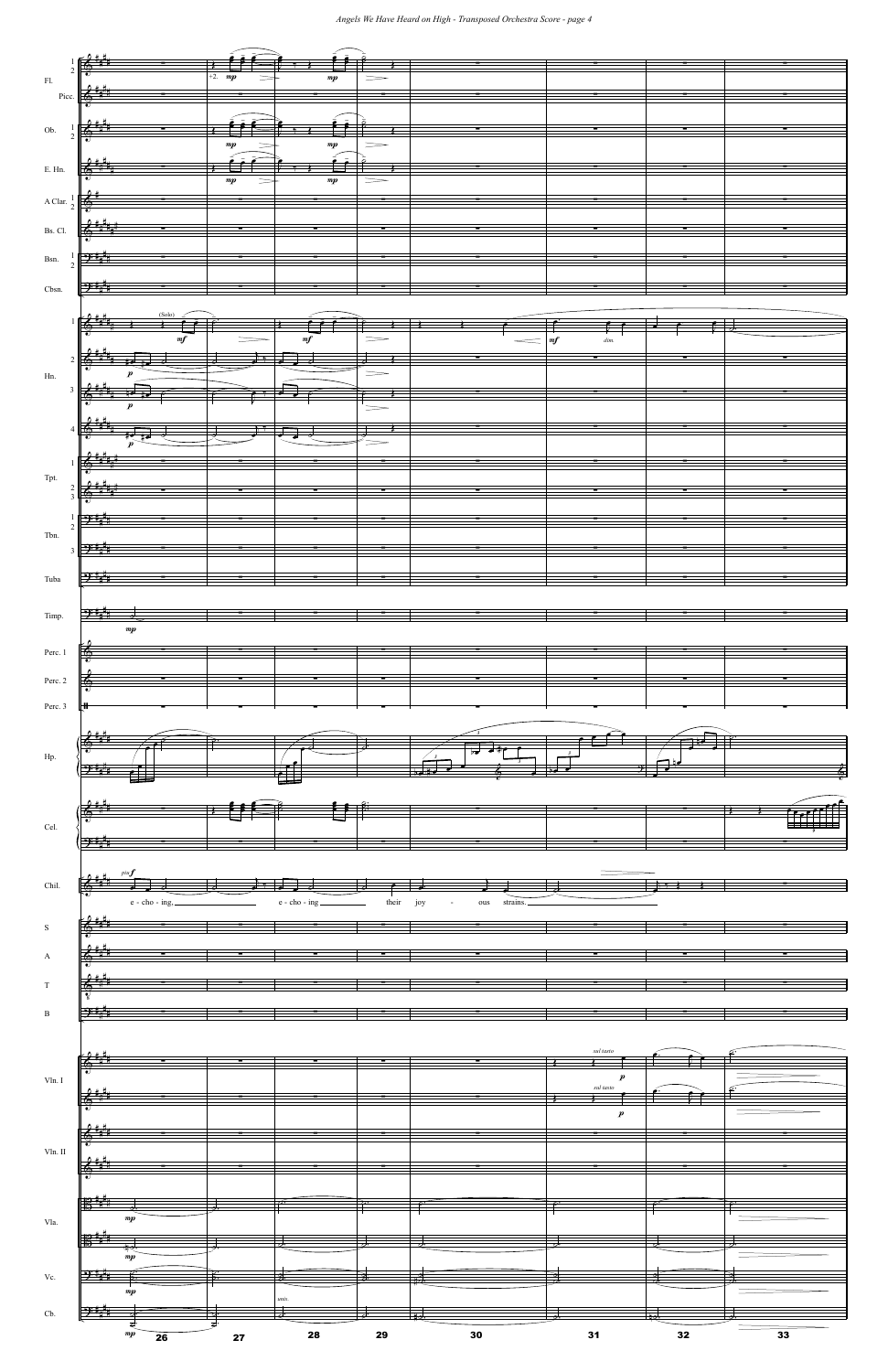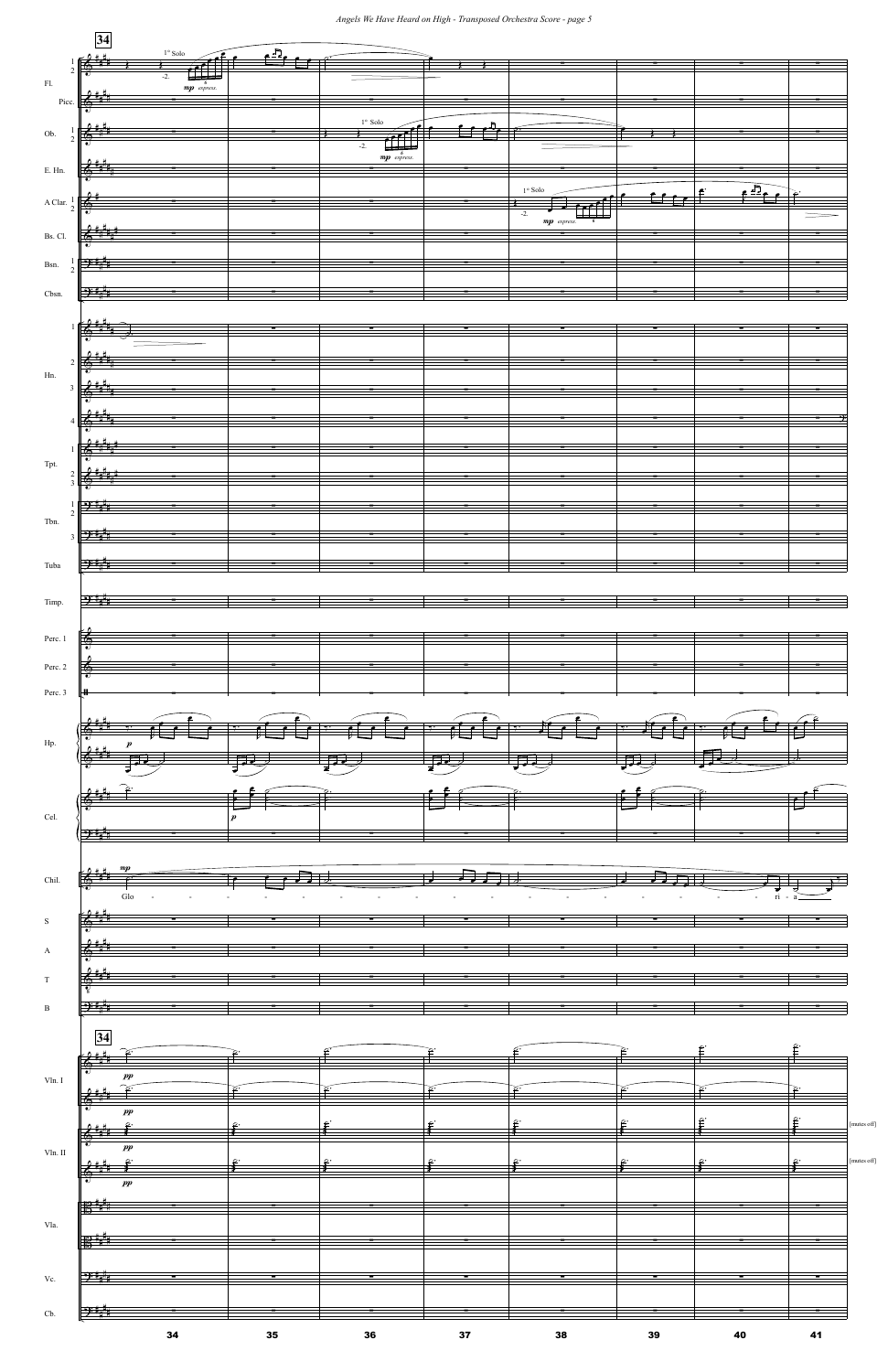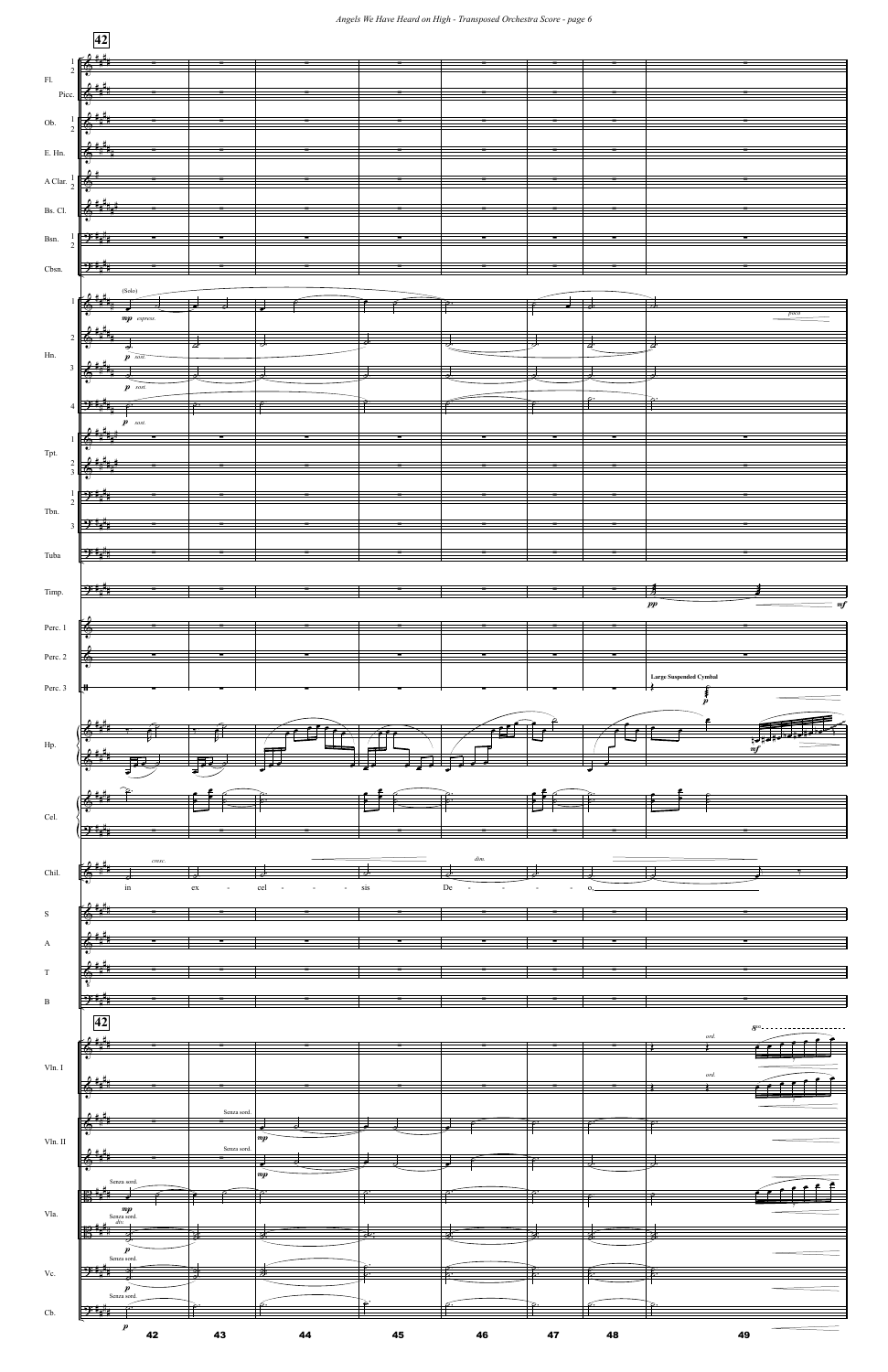|                            | 50                                                                                                                   |                                                                                                                                                                                                                                                                                                                                                                    | Ê. |                |                                                                                                                                                                                                                                                                                                                                                                                                                          |  |                      |
|----------------------------|----------------------------------------------------------------------------------------------------------------------|--------------------------------------------------------------------------------------------------------------------------------------------------------------------------------------------------------------------------------------------------------------------------------------------------------------------------------------------------------------------|----|----------------|--------------------------------------------------------------------------------------------------------------------------------------------------------------------------------------------------------------------------------------------------------------------------------------------------------------------------------------------------------------------------------------------------------------------------|--|----------------------|
| $\mathop{\rm Fl}\nolimits$ |                                                                                                                      | $m f$ espress.                                                                                                                                                                                                                                                                                                                                                     |    |                |                                                                                                                                                                                                                                                                                                                                                                                                                          |  |                      |
| Picc.                      |                                                                                                                      |                                                                                                                                                                                                                                                                                                                                                                    |    |                |                                                                                                                                                                                                                                                                                                                                                                                                                          |  |                      |
|                            |                                                                                                                      |                                                                                                                                                                                                                                                                                                                                                                    |    | (Solo)         |                                                                                                                                                                                                                                                                                                                                                                                                                          |  |                      |
| Ob.                        |                                                                                                                      |                                                                                                                                                                                                                                                                                                                                                                    |    | $m f$ espress. |                                                                                                                                                                                                                                                                                                                                                                                                                          |  |                      |
| E. Hn.                     |                                                                                                                      |                                                                                                                                                                                                                                                                                                                                                                    |    |                |                                                                                                                                                                                                                                                                                                                                                                                                                          |  |                      |
| A Clar. $\frac{1}{2}$      |                                                                                                                      |                                                                                                                                                                                                                                                                                                                                                                    |    |                |                                                                                                                                                                                                                                                                                                                                                                                                                          |  | (Solo)               |
|                            |                                                                                                                      |                                                                                                                                                                                                                                                                                                                                                                    |    |                |                                                                                                                                                                                                                                                                                                                                                                                                                          |  | $\it mf$<br>espress. |
| Bs. Cl.                    |                                                                                                                      |                                                                                                                                                                                                                                                                                                                                                                    |    |                |                                                                                                                                                                                                                                                                                                                                                                                                                          |  |                      |
| Bsn.                       |                                                                                                                      |                                                                                                                                                                                                                                                                                                                                                                    |    |                |                                                                                                                                                                                                                                                                                                                                                                                                                          |  |                      |
| Cbsn.                      | D÷                                                                                                                   |                                                                                                                                                                                                                                                                                                                                                                    |    |                |                                                                                                                                                                                                                                                                                                                                                                                                                          |  |                      |
|                            |                                                                                                                      |                                                                                                                                                                                                                                                                                                                                                                    |    |                |                                                                                                                                                                                                                                                                                                                                                                                                                          |  |                      |
|                            |                                                                                                                      |                                                                                                                                                                                                                                                                                                                                                                    |    |                |                                                                                                                                                                                                                                                                                                                                                                                                                          |  |                      |
| $\overline{2}$             |                                                                                                                      |                                                                                                                                                                                                                                                                                                                                                                    |    |                |                                                                                                                                                                                                                                                                                                                                                                                                                          |  |                      |
| Hn.<br>3                   |                                                                                                                      |                                                                                                                                                                                                                                                                                                                                                                    |    |                |                                                                                                                                                                                                                                                                                                                                                                                                                          |  |                      |
|                            |                                                                                                                      |                                                                                                                                                                                                                                                                                                                                                                    |    |                |                                                                                                                                                                                                                                                                                                                                                                                                                          |  |                      |
|                            |                                                                                                                      |                                                                                                                                                                                                                                                                                                                                                                    |    |                |                                                                                                                                                                                                                                                                                                                                                                                                                          |  |                      |
| Tpt.                       |                                                                                                                      |                                                                                                                                                                                                                                                                                                                                                                    |    |                |                                                                                                                                                                                                                                                                                                                                                                                                                          |  |                      |
| $\overline{c}$             |                                                                                                                      |                                                                                                                                                                                                                                                                                                                                                                    |    |                |                                                                                                                                                                                                                                                                                                                                                                                                                          |  |                      |
|                            |                                                                                                                      |                                                                                                                                                                                                                                                                                                                                                                    |    |                |                                                                                                                                                                                                                                                                                                                                                                                                                          |  |                      |
| Tbn.<br>3 <sup>1</sup>     | $\rightarrow$                                                                                                        |                                                                                                                                                                                                                                                                                                                                                                    |    |                |                                                                                                                                                                                                                                                                                                                                                                                                                          |  |                      |
|                            |                                                                                                                      |                                                                                                                                                                                                                                                                                                                                                                    |    |                |                                                                                                                                                                                                                                                                                                                                                                                                                          |  |                      |
| Tuba                       |                                                                                                                      |                                                                                                                                                                                                                                                                                                                                                                    |    |                |                                                                                                                                                                                                                                                                                                                                                                                                                          |  |                      |
| Timp.                      | 24                                                                                                                   |                                                                                                                                                                                                                                                                                                                                                                    |    |                |                                                                                                                                                                                                                                                                                                                                                                                                                          |  |                      |
|                            |                                                                                                                      |                                                                                                                                                                                                                                                                                                                                                                    |    |                |                                                                                                                                                                                                                                                                                                                                                                                                                          |  |                      |
| Perc. 1                    |                                                                                                                      |                                                                                                                                                                                                                                                                                                                                                                    |    |                |                                                                                                                                                                                                                                                                                                                                                                                                                          |  |                      |
| Perc. 2                    | 传                                                                                                                    |                                                                                                                                                                                                                                                                                                                                                                    |    |                |                                                                                                                                                                                                                                                                                                                                                                                                                          |  |                      |
| Perc. 3                    | $\begin{array}{c c}\n\hline\n\text{mf}\n\end{array}$<br>┡╙                                                           |                                                                                                                                                                                                                                                                                                                                                                    |    |                |                                                                                                                                                                                                                                                                                                                                                                                                                          |  |                      |
|                            |                                                                                                                      |                                                                                                                                                                                                                                                                                                                                                                    |    |                |                                                                                                                                                                                                                                                                                                                                                                                                                          |  |                      |
| Hp.                        | $\frac{2+1}{2}$                                                                                                      | $\begin{picture}(180,10) \put(0,0){\vector(1,0){100}} \put(10,0){\vector(1,0){100}} \put(10,0){\vector(1,0){100}} \put(10,0){\vector(1,0){100}} \put(10,0){\vector(1,0){100}} \put(10,0){\vector(1,0){100}} \put(10,0){\vector(1,0){100}} \put(10,0){\vector(1,0){100}} \put(10,0){\vector(1,0){100}} \put(10,0){\vector(1,0){100}} \put(10,0){\vector(1,0){100}}$ |    |                | $\begin{array}{c c c c c} \hline \textbf{1} & \textbf{1} & \textbf{1} & \textbf{1} & \textbf{1} & \textbf{1} & \textbf{1} & \textbf{1} & \textbf{1} & \textbf{1} & \textbf{1} & \textbf{1} & \textbf{1} & \textbf{1} & \textbf{1} & \textbf{1} & \textbf{1} & \textbf{1} & \textbf{1} & \textbf{1} & \textbf{1} & \textbf{1} & \textbf{1} & \textbf{1} & \textbf{1} & \textbf{1} & \textbf{1} & \textbf{1} & \textbf{1}$ |  |                      |
|                            |                                                                                                                      |                                                                                                                                                                                                                                                                                                                                                                    |    |                |                                                                                                                                                                                                                                                                                                                                                                                                                          |  |                      |
|                            |                                                                                                                      |                                                                                                                                                                                                                                                                                                                                                                    |    |                |                                                                                                                                                                                                                                                                                                                                                                                                                          |  |                      |
| Cel.                       | ∳                                                                                                                    |                                                                                                                                                                                                                                                                                                                                                                    |    |                |                                                                                                                                                                                                                                                                                                                                                                                                                          |  |                      |
|                            |                                                                                                                      |                                                                                                                                                                                                                                                                                                                                                                    |    |                |                                                                                                                                                                                                                                                                                                                                                                                                                          |  |                      |
|                            |                                                                                                                      |                                                                                                                                                                                                                                                                                                                                                                    |    |                |                                                                                                                                                                                                                                                                                                                                                                                                                          |  |                      |
| ${\rm Chili.}$             |                                                                                                                      |                                                                                                                                                                                                                                                                                                                                                                    |    |                |                                                                                                                                                                                                                                                                                                                                                                                                                          |  |                      |
|                            |                                                                                                                      |                                                                                                                                                                                                                                                                                                                                                                    |    |                |                                                                                                                                                                                                                                                                                                                                                                                                                          |  |                      |
| $\, {\bf S}$               |                                                                                                                      |                                                                                                                                                                                                                                                                                                                                                                    |    |                |                                                                                                                                                                                                                                                                                                                                                                                                                          |  |                      |
| $\boldsymbol{\mathsf{A}}$  | <u>a sa salawang pangangang pangangang pangangang pangangang pangangang pangangang pangangang pangangang pangang</u> |                                                                                                                                                                                                                                                                                                                                                                    |    |                |                                                                                                                                                                                                                                                                                                                                                                                                                          |  |                      |
| $\mathbf T$                |                                                                                                                      |                                                                                                                                                                                                                                                                                                                                                                    |    |                |                                                                                                                                                                                                                                                                                                                                                                                                                          |  |                      |
|                            |                                                                                                                      |                                                                                                                                                                                                                                                                                                                                                                    |    |                |                                                                                                                                                                                                                                                                                                                                                                                                                          |  |                      |
|                            |                                                                                                                      |                                                                                                                                                                                                                                                                                                                                                                    |    |                |                                                                                                                                                                                                                                                                                                                                                                                                                          |  |                      |

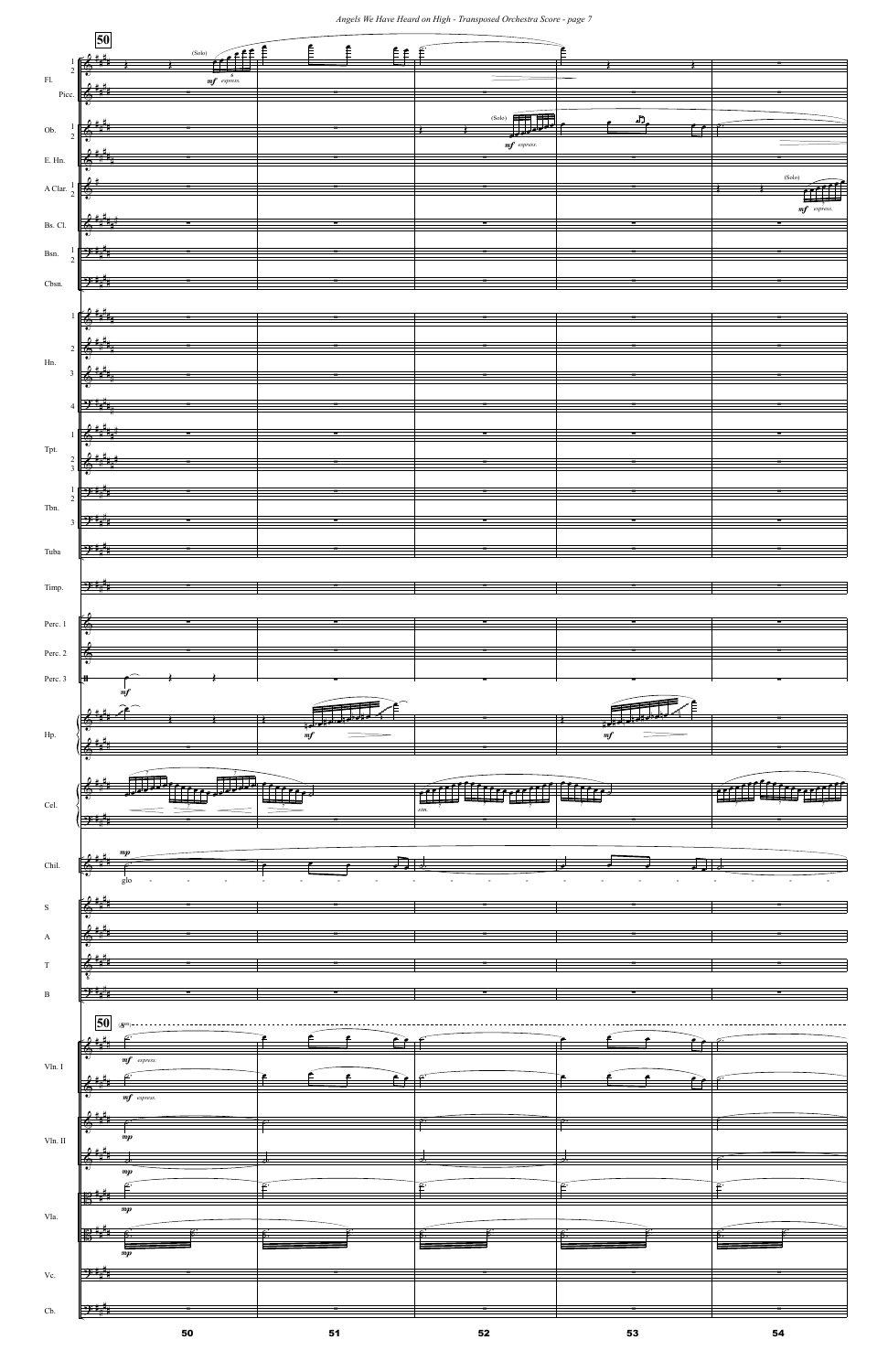|                           |                                 |                                             | 58                                                                       | 62                                |
|---------------------------|---------------------------------|---------------------------------------------|--------------------------------------------------------------------------|-----------------------------------|
| F1.                       |                                 |                                             |                                                                          |                                   |
| Picc.                     |                                 |                                             |                                                                          |                                   |
| $\mbox{Ob.}$              |                                 |                                             |                                                                          |                                   |
| $E.$ Hn.                  |                                 |                                             |                                                                          |                                   |
| A Clar.                   |                                 |                                             |                                                                          |                                   |
| Bs. Cl.                   |                                 |                                             |                                                                          |                                   |
|                           |                                 |                                             |                                                                          |                                   |
| $_{\rm Bsn.}$             |                                 |                                             |                                                                          |                                   |
| Cbsn.                     | $\rightarrow$ $\frac{1}{2}$     |                                             |                                                                          |                                   |
|                           | $\mathbb{Z}^+$                  |                                             | (Solo)                                                                   |                                   |
|                           | $\bullet$                       |                                             | $\boldsymbol{p}$ cresc. poco a poco<br>$\lt$                             |                                   |
| 2<br>Hn.                  |                                 |                                             |                                                                          |                                   |
| $\overline{3}$            |                                 |                                             |                                                                          | $mp$ cresc.                       |
| $\overline{4}$            | ⇒                               |                                             |                                                                          |                                   |
|                           |                                 |                                             |                                                                          | Solo                              |
| Tpt.<br>$\overline{c}$    |                                 |                                             |                                                                          | $m f$ cresc.<br>CUE Tpt. 1        |
| 3                         |                                 |                                             |                                                                          | $m f$ cresc.                      |
| 2                         | 9:1                             |                                             | £.<br>$\boldsymbol{p}$ molto sost., cresc. poco a poco                   |                                   |
| Tbn.<br>$\vert$ 3         |                                 |                                             |                                                                          |                                   |
|                           | $\rightarrow$                   |                                             | $\overline{\phantom{a}}$                                                 |                                   |
| Tuba                      | 9 ∓                             |                                             | $\boldsymbol{p}$ molto sost., cresc. poco a poco                         |                                   |
|                           |                                 |                                             |                                                                          | $mp$ sost., cresc.                |
| Timp.                     | $9 - 1$                         | $\equiv$ $\frac{1}{mp}$<br>$\boldsymbol{p}$ |                                                                          |                                   |
| Perc. 1                   |                                 |                                             |                                                                          |                                   |
|                           |                                 |                                             |                                                                          |                                   |
| Perc. 2<br>Perc. 3        | ╟╫                              |                                             |                                                                          |                                   |
|                           |                                 |                                             |                                                                          |                                   |
| Hp.                       | $\overline{\phantom{a}}$<br>m f | $\it mf$                                    |                                                                          |                                   |
|                           |                                 |                                             |                                                                          |                                   |
|                           |                                 | ρ.                                          |                                                                          |                                   |
| Cel.                      |                                 | 垂                                           |                                                                          |                                   |
|                           | $\mathbf{P}$                    |                                             |                                                                          |                                   |
| $_{\rm{Chil.}}$           |                                 |                                             | $\mathit{cres}c.$                                                        |                                   |
|                           |                                 | $\frac{5}{11}$                              | sis<br>$\operatorname{in}$<br>${\rm ex}$<br>cel<br>$\sim$<br>$\circledS$ | $\rm De$<br>$m\mathbf{f}$         |
| ${\bf S}$                 |                                 |                                             |                                                                          | $\frac{1}{e}$ -<br>$\rm{In}$      |
| $\mathbf A$               |                                 |                                             |                                                                          | $\overline{\circlearrowright}$ mf |
| $\ensuremath{\mathrm{T}}$ |                                 |                                             |                                                                          | $ex -$<br>$\operatorname{In}$     |

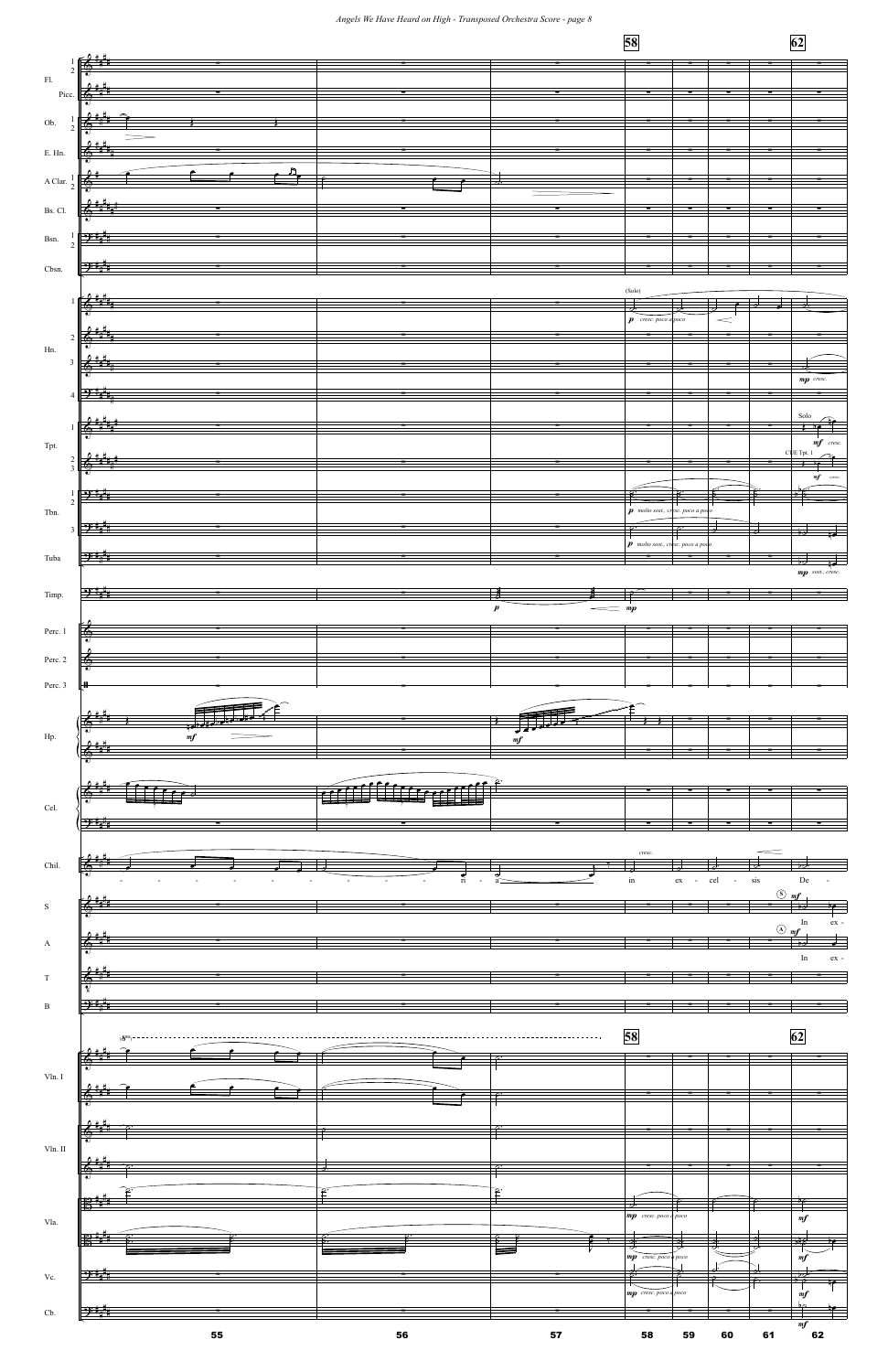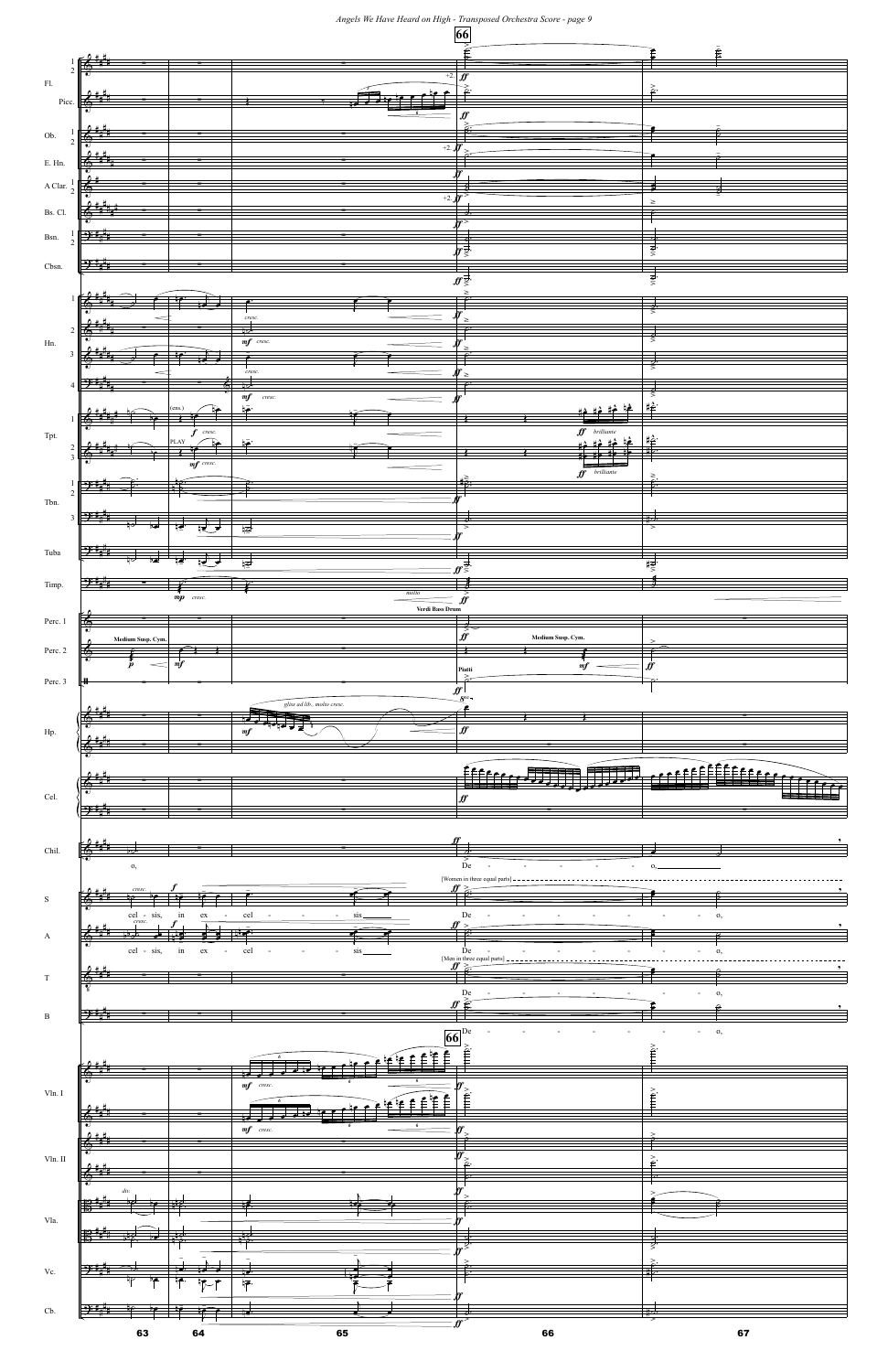